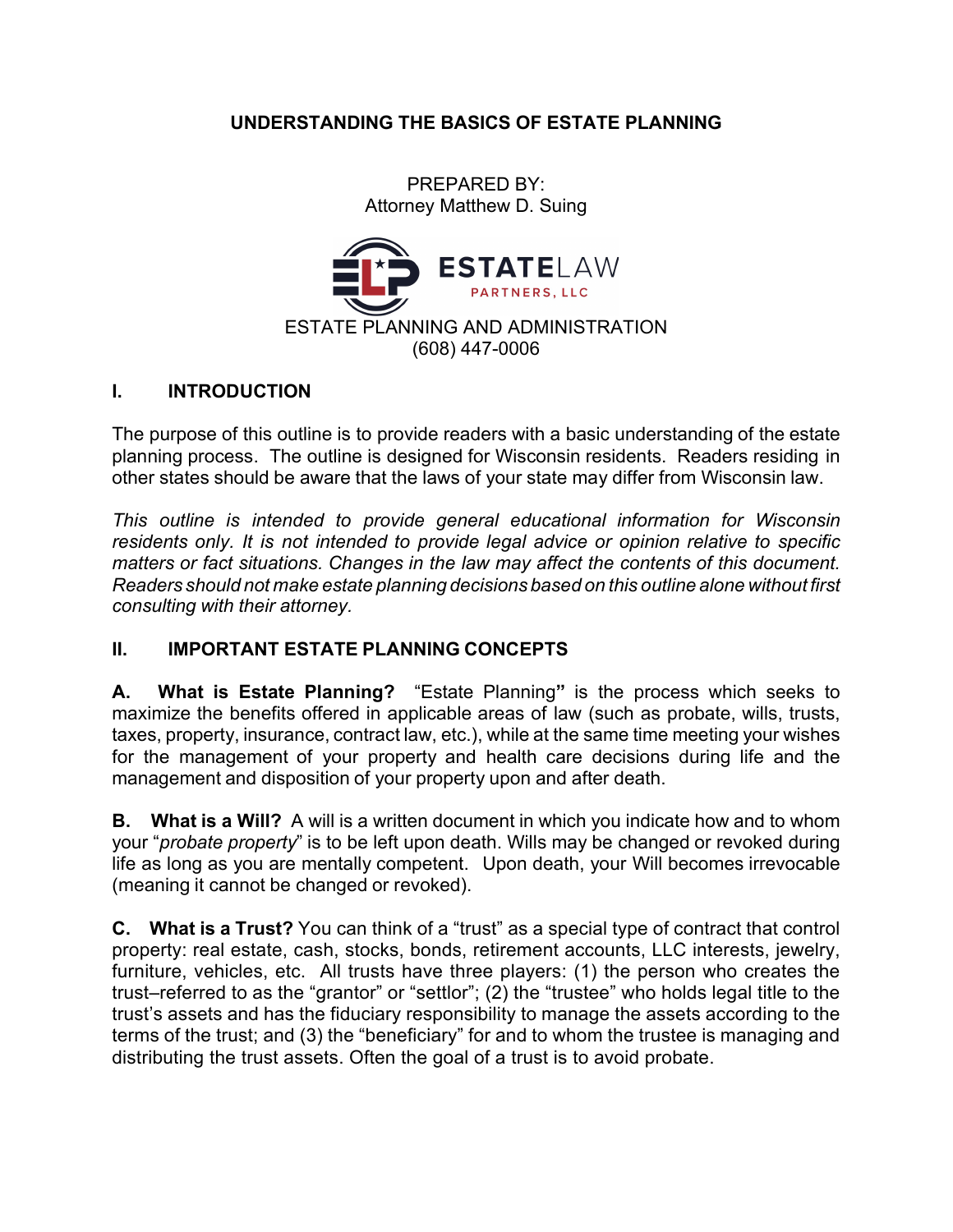**D. What is "Probate Property"?** Most people don't realize that a Will only determines who receives their "probate property." Probate property are assets that require the assistance of the probate court to approve the distribution of the asset to your beneficiaries or heirs. In general, probate property are those assets that do not have named beneficiaries, are not jointly owned, or are not titled in the name of a trust. Examples of probate property include:

- 1. **Untitled Assets.** Such as furniture, clothes, jewelry, appliances.
- 2. **Solely Owned Titled Assets.** Titled assets owned solely by you, such as motor vehicles or real estate. Assets such as bank accounts, life insurance, retirement benefits, stocks, etc., for which you have not explicitly named a beneficiary may name your probate estate as the default beneficiary.
- 3. **Assets co-owned as Tenants in Common**. For example, a deed to real estate might say "Cathy Client owns a 1/3 tenant in common interest." In this case, when Jane dies, through the probate process, Cathy's 1/3 share of the property is distributed according to her Will (or according to the laws of intestacy), at which point her beneficiaries become co-owners of the property along with the remaining tenant in common owners.

**E. What is "Non-Probate Property"?** Non-Probate Property are assets that do not require the assistance of the probate court to approve the distribution of the asset to your beneficiaries or heirs. Examples of non-probate property include:

- **1. Jointly owned property with rights of survivorship.** Probate property does not include property that you own jointly with another with rights of survivorship (or as survivorship marital property). So, for example, if you and another hold title to a piece of real estate as Joint Tenants, and one of you dies, the deceased owner's interest in the real estate passes to the surviving owner, regardless of what the deceased owner's Will may say. Joint Tenants ownership is commonly used for bank accounts, vehicles, or real estate.
- **2. Contractual Assets.** Probate property does not include property that is disposed of at your passing according to a contractual beneficiary designation. Examples of such "contractual assets" include life insurance policies, annuities, IRA's, 401(k)'s, pensions, payable-on-death (POD) accounts, etc. Upon death, our contractual assets are left to whomever you have named as a beneficiary.
- **3. Assets Owned in Trust.** Titling assets in the name of a trust will result in the transfer of the assets directly to the trust beneficiaries without the need for probate administration. Naming a trust as a beneficiary of certain assets may also accomplish the same. Upon death, the Successor Trustee signs any documents required to complete the transfer (for example, Trustee's Deed, Transfer by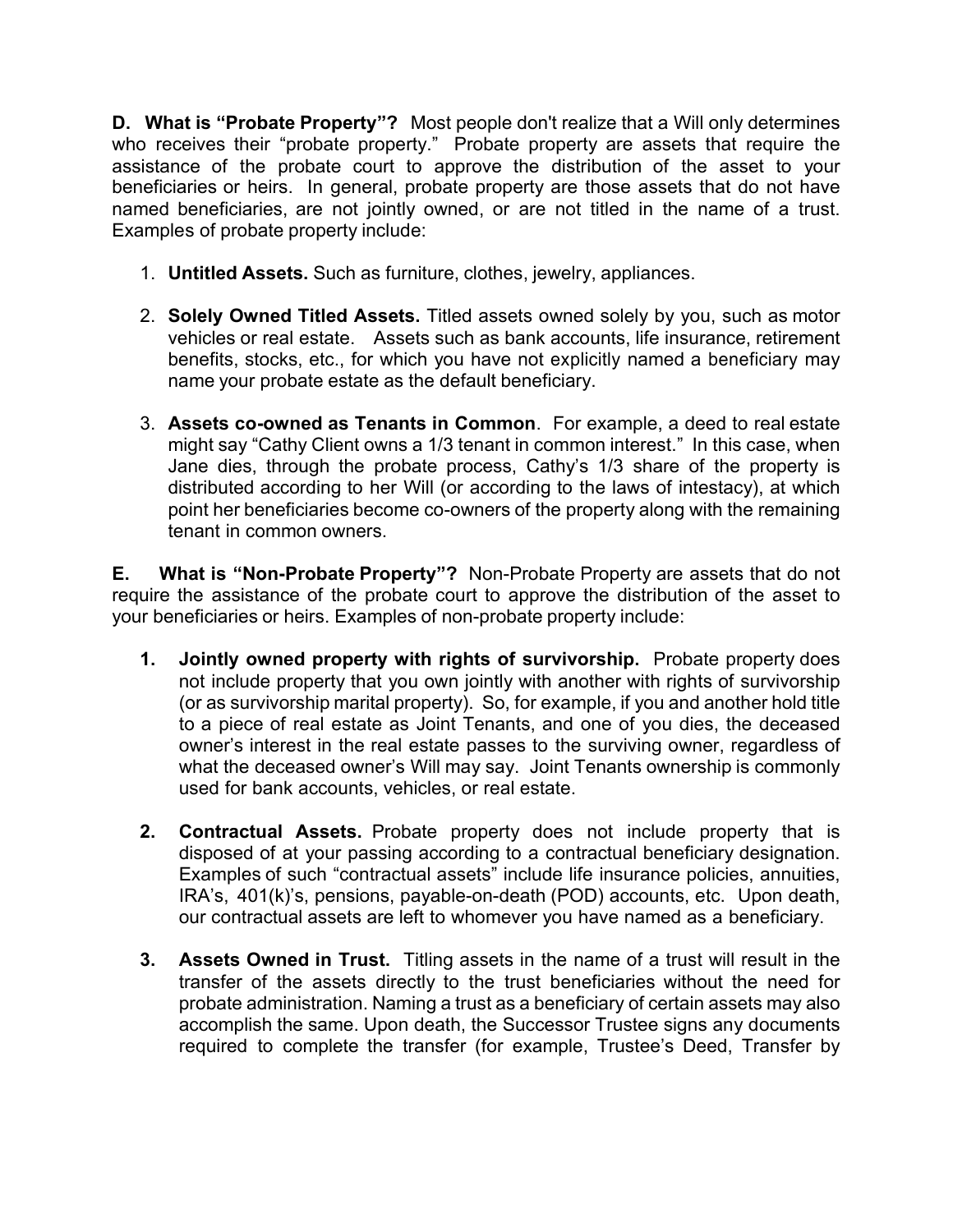#### Affidavit, Termination of Trust, etc.). See more information on Trusts below.

**F. What Does It Mean to Probate an Estate?** Upon death, the deceased's estate must be probated if he/she had probate property in his/her estate (in this context, "estate" refers to all property owned at death). The person that probates your estate is called the "personal representative" ("PR") (also known as the "executor"). For estates with few and simple probate assets, the process can be relatively simple and inexpensive. For larger estates, probate can take a long time and involve large fees.

In very general terms, the process begins with the delivery of your will to the probate court. This is usually accompanied by an application to the court requesting that the estate be probated and that the PR be appointed. If there is no will, then a spouse or other family member typically steps forward and files the application requesting that the estate be probated and that they are appointed as PR.

Various other documents must also be prepared and filed. Notice is given to all "interested parties" (generally, those who would take the property if you died without a will – see intestacy discussion below) and a hearing is set to determine if anyone objects to the PR or contests the will. Assuming there are no objections, notice to creditors is published in the newspaper and creditors have several months to file a claim against the estate. The PR also files or exhibits to the probate court an inventory of your probate assets, showing the date of death fair market value. Assets are gathered and an estate checking account is typically opened. Final tax returns are filed (such as income, fiduciary, and estate tax returns). Creditors are paid off and/or claims are settled. Property may need to be sold to pay claims or facilitate the transfer.

Once all this is done, the PR then distributes the remaining probate assets to the heirs in accordance with the terms of your will. The PR then gets receipts from the heirs and files them with the court along with a request to close the estate, a final accounting, and any necessary documents showing that all taxes have been paid. The court reviews the estate and if it satisfied that the process is complete, it will close the estate and discharge the PR. Statutes give the PR 18 months to complete the probate process. In our experience, probate typically takes between 6 - 12 months.

**F. What Happens If You Die Without a Will?** If you die without a will, the state legislature has been kind enough to prepare a set of rules that determine this for you. They are known as the "rules of intestacy." They represent how the legislature believes most people would want to leave their probate assets upon death. Here is a general description of how your probate assets get distributed if you die without a will:

**1.** If your spouse survives you, it all goes to your spouse, unless you have issue ("issue" refers to lineal descendants, that is, a person's children, grandchildren, greatgrandchildren, etc.) from a different relationship.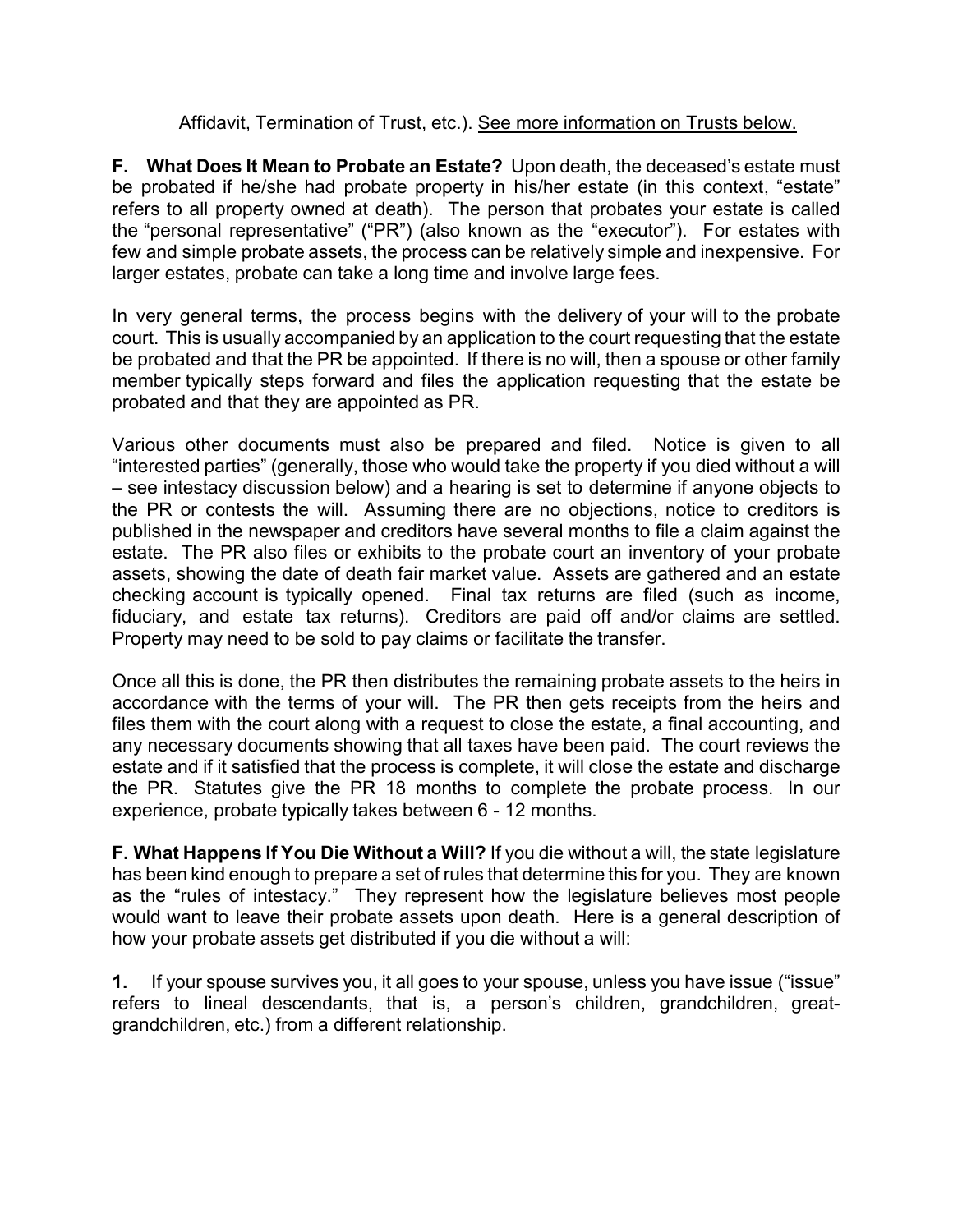**2.** If your spouse survives you and you have issue from a different relationship, then ½ of your probate property goes to your surviving spouse and the other ½ of the probate property goes to your issue.

**3.** If you have no surviving spouse, then all the probate property goes to your issue.

**4.** If you have no surviving spouse and no surviving issue, then all of the probate property goes to your surviving parents.

**5.** If you have no surviving spouse, surviving issue, or surviving parents, then all of the probate property goes to your surviving brothers and sisters and to the surviving issue of a deceased brother or sister (your nieces and nephews).

**6.** If you have no surviving spouse, surviving issue, surviving parents, or surviving issue of your parents, then you probate property gets divided into two equal shares, with one share going to your maternal grandparents and the other to your paternal grandparents. If either set is deceased, then their share goes to their surviving issue (your aunts, uncles, etc.). If either set is deceased and survived by no issue, then their share goes to the other set of grandparents (or their issue).

**7.** If none of the above survives you, then your probate assets get distributed to the state, to be added to Wisconsin's school fund.

**G. What Types of Trusts Are There?** There are many different types of trusts. In general, however, we can divide them into groups:

- **1. Testamentary Trusts.** These are trusts that are set forth in your will. Testamentary trusts remain as empty shells until the testator dies and the Will is admitted to probate. After death, assets then get placed in the trust according to the terms of your Will and via other methods, such as naming the trust as the beneficiary of a contractual asset, such as life insurance.
- **2. Non-Testamentary/Living Trusts.** These are trusts you create during lifetime in a document separate from your Will. These trusts take many forms and are either revocable or irrevocable. As the name suggests, revocable trusts may be amended and revoked at any time while you are alive and competent. Upon death, revocable trusts become irrevocable. Many revocable, non-testamentary trusts are commonly referred to as "revocable living trusts" (which are discussed in more detail below). Irrevocable trusts, on the other hand, cannot be changed once irrevocable.
- **3. Subtrusts.** When you start talking about trusts, it can get a bit confusing. One reason for this is because a written trust document can have one or more other trusts or subtrusts drafted into it. For example, a trust can also contain within it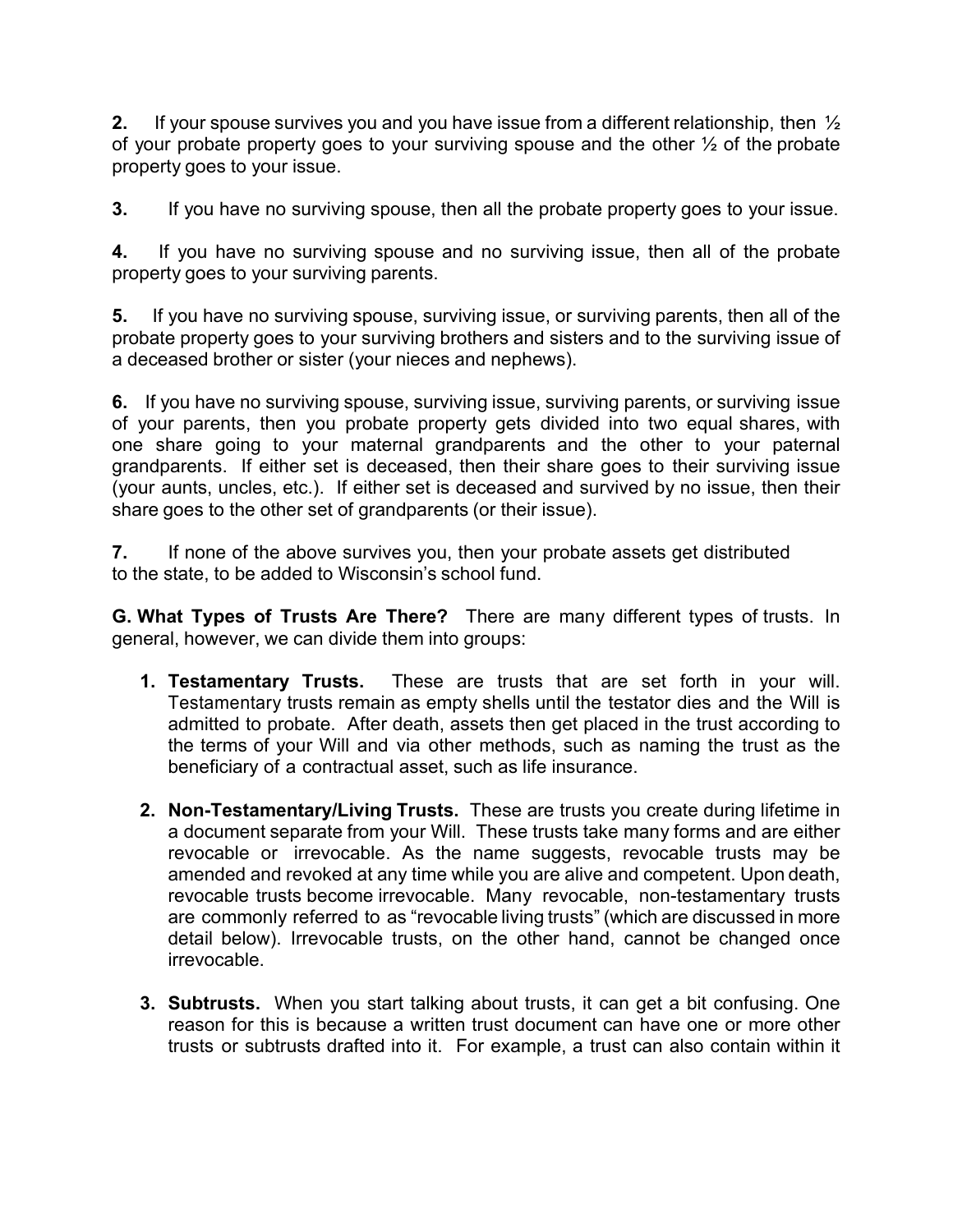provisions that allow for the creation of other trusts under certain conditions. For example, a living trust or testamentary trust can contain within it a subtrust for a surviving spouse (at the first spouse's death, his/her assets are left to the surviving spouse in a new trust). And, to continue with the example, at the surviving spouse's death, the testamentary trust or living trust can provide yet another subtrust for children or grandchildren.

#### **H. Wisconsin's Marital Property Act.**

Under the Wisconsin Marital Property Act, effective January 1, 1986, Wisconsin became a community property state. Property acquired by spouses is classified as either marital property or individual property. Property classification is determined by two important factors: (1) when the property was acquired, and (2) what funds were used to acquire it. Classification of the property determines ownership rights, not the title. Importantly, all property is presumed to be marital property, unless it can be proved otherwise. Each spouse has an undivided one-half interest in each item of marital property. Individual property generally consists of property acquired before marriage, or by gift or inheritance during the marriage. By Will or Trust, a spouse may only dispose of one-half of the marital property and all of his or her individual property.

A married couple can own property as Survivorship Marital Property. Upon the death of a spouse, this type of ownership results in the transfer of the asset directly to the surviving spouse with the use of a transfer form (HT-110) filed with the Register of Deeds office. There is no need to transfer ownership of the property through probate administration. In fact, the asset is not included as a probate asset. Another advantage of titling the property as Survivorship Marital Property is the fact that the tax basis of the property is "stepped up" to the value at the time of death of the first spouse. This can save the surviving spouse capital gain tax when the property is sold in the future. The tax is applied to the difference between the selling price and its stepped-up value, which is typically less than the difference between the selling price and its original value.

Although outside the scope of this outline, in some instances, the property may also be mixed property or unclassified. Special classification rules apply to life insurance policies and deferred employment benefits. All property can be reclassified between spouses by formal methods such as marital property agreements, gifts from one spouse to another, or by court order. Property can also be reclassified by other informal methods such as mixing marital property with individual property or by active appreciation through substantial efforts by a spouse. Note that Wisconsin's Marital Property Act is not the divorce law, it is independent of any provisions in Wisconsin law regarding property division at divorce.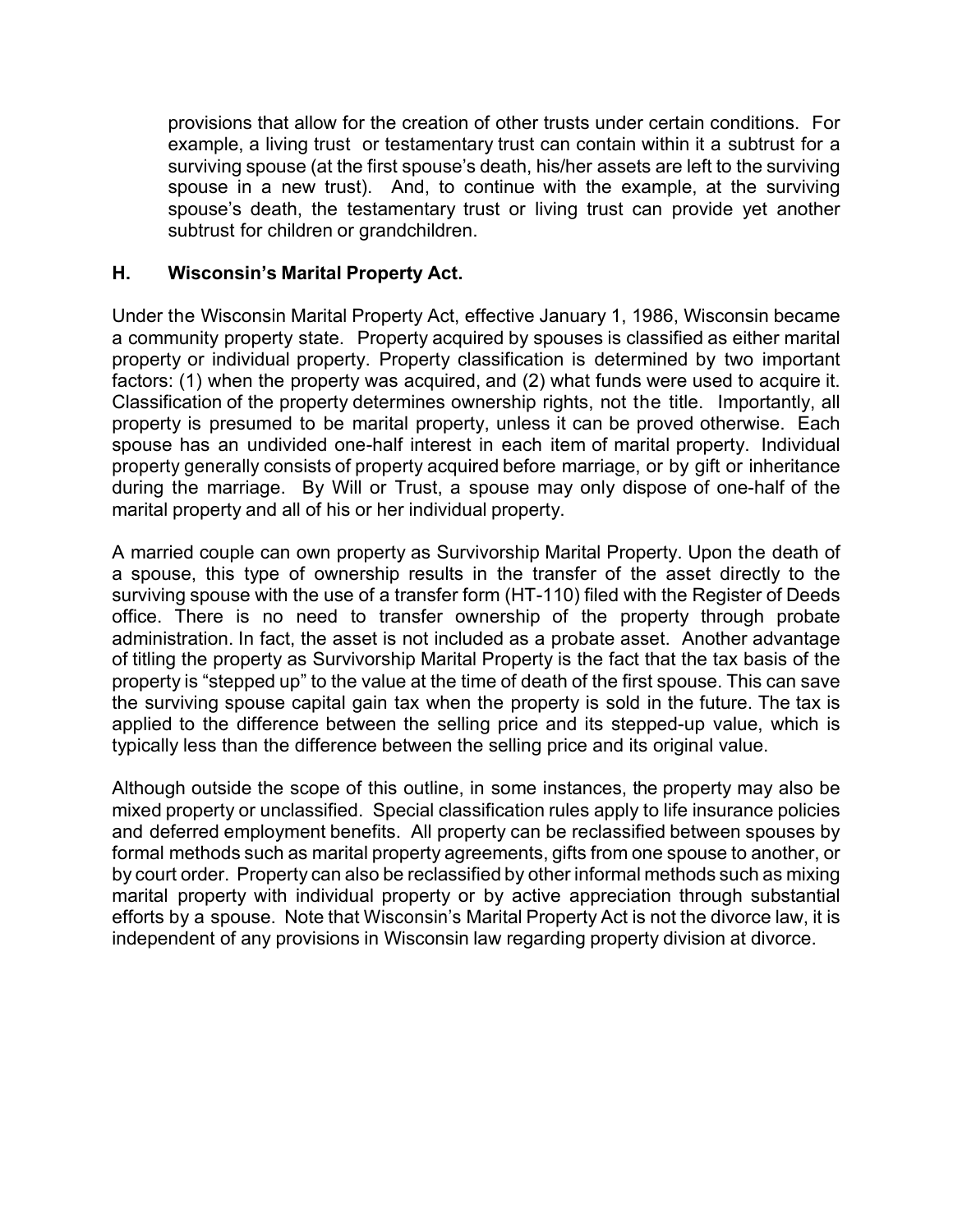#### **III. COMMON ESTATE PLANNING TOOLS**

- **A. Wills.** Wills can be important for a variety of reasons, such as the following:
- **1. Avoid the rules of intestacy.** You can decide who gets your probate property and how, thereby avoiding the application of the statutory default rules (discussed above).

#### **2. Utilize a testamentary trust.**

**For children.** Many people set up a testamentary trust for their children. The main reason for this arises out of a concern that parents don't want their children to receive their inheritance too early. For example, many people with children carry a significant amount of life insurance. Prior to developing an estate plan, most people have named their spouse as the primary beneficiary and their children as contingent beneficiaries. However, if both parents die, this means the life insurance proceeds (and all other assets) go directly to the children. In general, if they are under 18, they go into a guardianship account and the children receive the assets at 18. Because of the great disincentive this can create to finish school or pursue a career, and because of the greater risk that the assets will be poorly managed or wasted, nearly all of our clients with young children change this result by setting up a trust for their children and naming the trust as the beneficiary of their probate and most non-probate assets, such as life insurance. The trustee distributes income and principal to or for your children's benefit according to the instructions you leave in your trust (such as for health, support, education, etc.). Then, at an age that you decide, the trust typically terminates and distributes the remaining assets to your children.

Whether your children are from your marriage or from a prior relationship, if you leave all of your assets to your spouse, you run the risk that your spouse may change his or her estate plan in such a way that disinherits your children at the survivor's death. Typically, this is more of a risk for married clients with blended families, i.e., one or both spouses have children from a prior relationship. There are many ways to plan around this. For example, you can leave all or part of your assets in trust for your spouse for his or her life during which time the spouse can get income and principal from the trust. The trust usually provides that at the surviving spouse's passing, the remaining assets are left to your children or among a group of beneficiaries from which the surviving spouse can choose. When disinheritance is a concern, estate planning can get a bit complicated and time-consuming and, therefore, more expensive. In some cases, such planning may warrant separate legal representation, which can further increase cost and planning time.

**Supplemental trust for a disabled child or heir.** Many people set up supplemental trusts for disabled children or heirs who are receiving state or federal benefits, such as SSI. An outright inheritance often disqualifies the beneficiary for government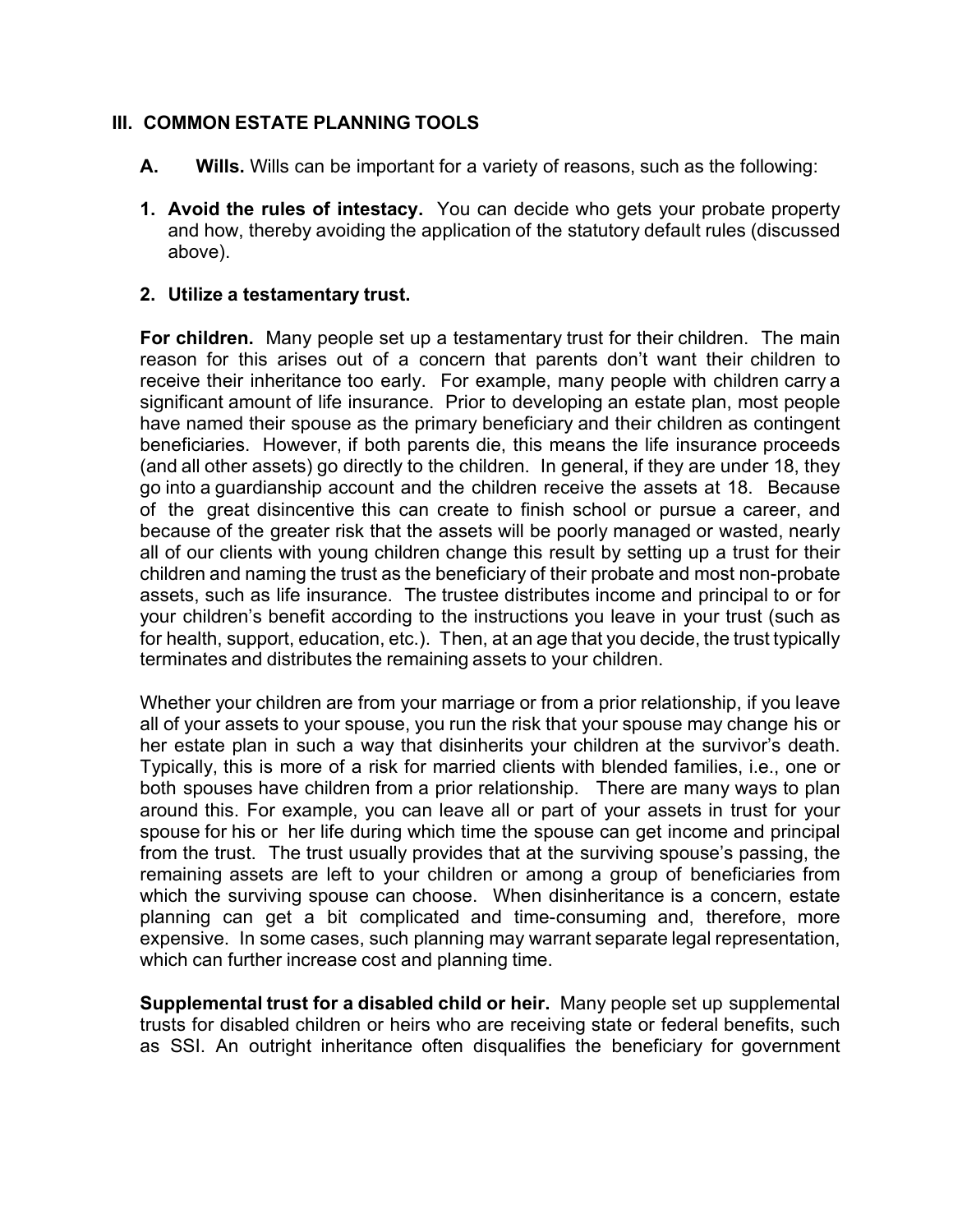benefits. Such trusts can be very useful in supplementing the beneficiary's lifestyle while minimizing the risk that government benefits will be lost.

**Other reasons.** There are a myriad of other reasons you may want to set up a trust in your will. You may want to set up a type of charitable trust, trust to hold the stock of a family business, a trust for grandchildren, etc.

- **3. Nominate a guardian for your children.** The will is the only document in which you can tell the court who you want to raise your minor (under 18) children if there is no surviving parent. This person is known as a "guardian."
- **4. Charitable Gifts.** For those clients with charitable intent, the will can be very useful in leaving a gift to a favorite charitable organization.
- **5. Reduce the chance of unintended results in the event of multiple deaths.**  You can provide in your will that a beneficiary has to survive you for a certain period, such as 90 days, in order to take property under your will. Absent such a clause, an heir has to survive only 5 days after you to take under your will. This may result in unintended consequences.
- **6. Appoint your personal representative.** Absent a designation in a will, you have no say in determining who will be named as your personal representative to probate your estate.
- **7. Disadvantage of Wills.** it is important to consider that a Will does NOT avoid probate. Rather the Will defines and controls the beneficiary of probate assets subject to the supervision and control of the probate process.

## **B. Revocable Living Trust.**

With a properly funded Revocable Living Trust as your main estate planning document, you can secure all of the same benefits discussed above for use of a Will **AND** avoid probate.

**1. What is a Revocable Living Trust?** As mentioned earlier, this is a trust you create while alive that is outside of your will (that is, it is a separate document). The trust document is typically drafted to provide that you are the settlor, the trustee, and the beneficiary of the trust. After the trust is created, it is typically funded. "Funding" the trust may involve ownership changes to change the title of assets from your name as an individual to your name as trustee of your trust. For other assets, in particular, life insurance and retirement accounts, you may make beneficiary changes to properly distribute those assets according to the terms of the trust upon your death.

If you are a married, Wisconsin resident, the trust is typically a joint trust where you and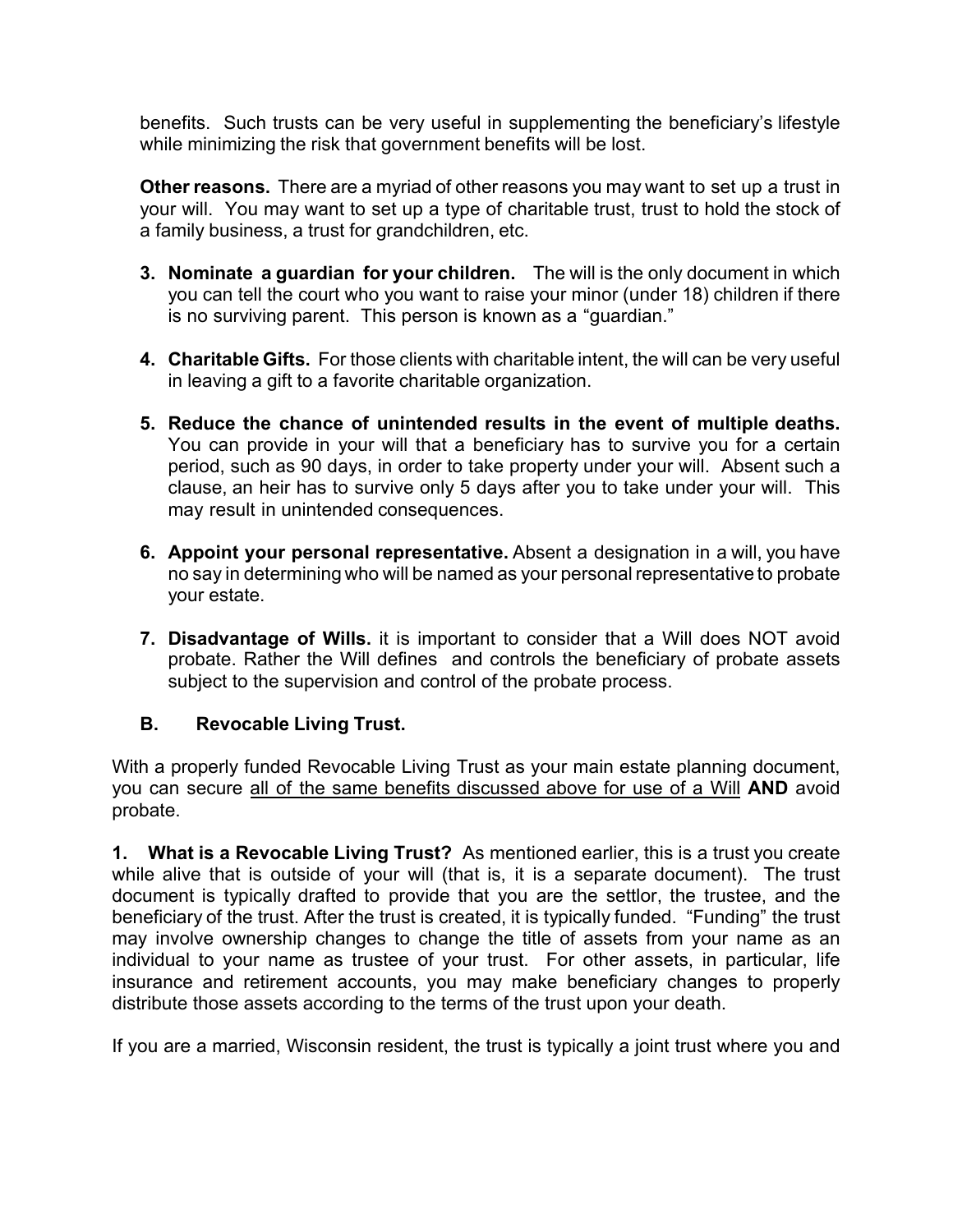your spouse are both the settlors, trustees, and beneficiaries. Whether you are married or not, the trust typically allows you to continue using your property the same way as you did before you funded the trust. Normally, there is no loss of control. For most clients, once the trust is funded, they don't even know it is there. Further, there are very few tax ramifications in most cases. For most clients, the trust will be disregarded as a taxable entity by the I.R.S. and the state.

Upon the settlor's death, there are many ways to structure the plan of disposition. If you are married, the trust typically continues as an ongoing revocable living trust for the surviving spouse, where the survivor continues as the trustee and beneficiary. However, many other options are available. For example, a credit shelter trust can be set up to minimize estate taxes or a trust can be created to preserve assets for the first spouse's children. Upon the death of the surviving spouse or upon the settlor's death if unmarried, the assets are left to children or other heirs or beneficiaries either outright or in trust.

As the name suggests, this type of trust may be amended and revoked at any time during your life, with a few conditions. First, you must be competent to make a change. Second, for married couples with joint trusts, amendments often require the consent of both spouses.

## **2. Some Advantages of Revocable Living Trusts**.

a. **Avoid probate in Wisconsin and elsewhere.** Perhaps the main reason people set up living trusts is to avoid probate. Probate only occurs if you die with probate property in your estate. Probate property does not include contractual assets (those assets whose disposition at the owner's death is controlled by a beneficiary designation  $-$  life insurance, annuities, etc., where the beneficiary is not your estate). A revocable living trust is a contractual asset. Even if all of a married couple's assets are held in joint ownership, thereby avoiding probate at the death of the first spouse, probate would be required at the death of the surviving spouse.

Probate takes several months, and expenses are incurred for additional attorney fees, court costs, and publication of creditor notices. In the event of a family dispute, the costs may skyrocket as is typical with contested litigation. If a trust is utilized and is properly funded, probate proceedings will either be avoided entirely or will be reduced to an inexpensive formality. Even where no cost savings are realized, trusts can assure that assets are quickly distributed to family members after their deaths.

But, to avoid probate, you must transfer your probate property into the trust (including assets located in other states). Typically, a fully funded trust will completely avoid the time and cost of probate. While certain things still must be done, such as final tax returns, a fully funded living trust can take a large burden off family members and greatly reduce the amount of time and expense it takes to distribute assets to beneficiaries.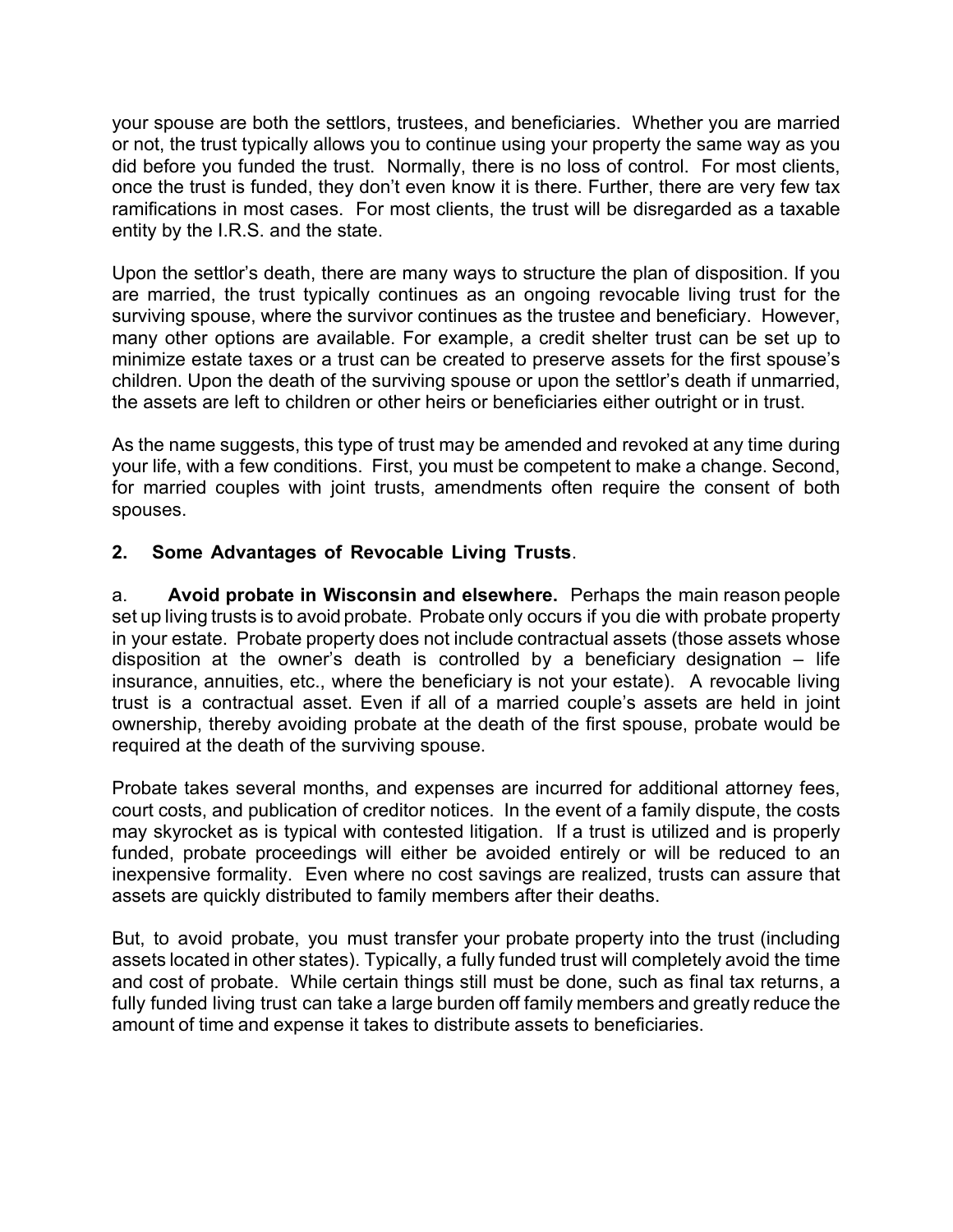**b. Centralized management.** The living trust can create a centralized vehicle for managing your assets in the event you become disabled, incompetent or incapacitated. In such an event, your spouse, if you are married, or another named successor trustee, can take over the management of the trust. A Revocable Living Trust can also be an important planning tool to assure benefits for children from a prior marriage and protect children in the event of remarriage by surviving spouse.

**c. Privacy.** Living trusts are private. Since there are no public probate proceedings, the settlor's financial and family affairs are never made public. Wills and other probate documents, on the other hand, are subject to open records and held at the courthouse. For a fully funded living trust, the court generally never gets involved. The trustee simply writes the checks, signs the conveyances, and distributes the assets as directed in the trust.

# **3. Funding Revocable Living Trusts.**

As previously mentioned, a major purpose of transferring probate assets into your Trust is to avoid or minimize probate in the event of your death. To avoid probate, you must fund the trust. This means you have to change title ownership of your assets to that of your trust or make sure that you have the proper beneficiary designations in place. Importantly, the sale rules apply for all future financial accounts and titled assets since you have to remember to transfer those to your trust as well.

Generally, to transfer assets to your trust, you may need to execute new documents of title, deeds to real property, and signature cards or "payable on death designations" for your bank accounts, as well as change of beneficiary forms for 401ks, individual retirement plans, and life insurance.

Because your dispositive document is the Revocable Trust, your Will becomes relatively simple, but still necessary. While certainly it is preferrable for all probate assets transferred to the Trust, in the unlikely event that one or more assets remain outside the Trust at the time of your death, there needs to be a vehicle to probate the asset and transfer it to the Trust. Thus, we still need a short-form Last Will and Testament to cover this possibility- referred to as a "pour-over will." As the name indicates, in the event there are assets outside of the Trust at the time of your death that need to be probated, those are poured over into the Trust to be distributed according to the terms and conditions of the Trust itself.

Also, for married couples, a marital property agreement (MPA) is strongly recommended. Nevertheless, these additional costs are often a small fraction of the savings provided by a fully funded trust that avoids probate.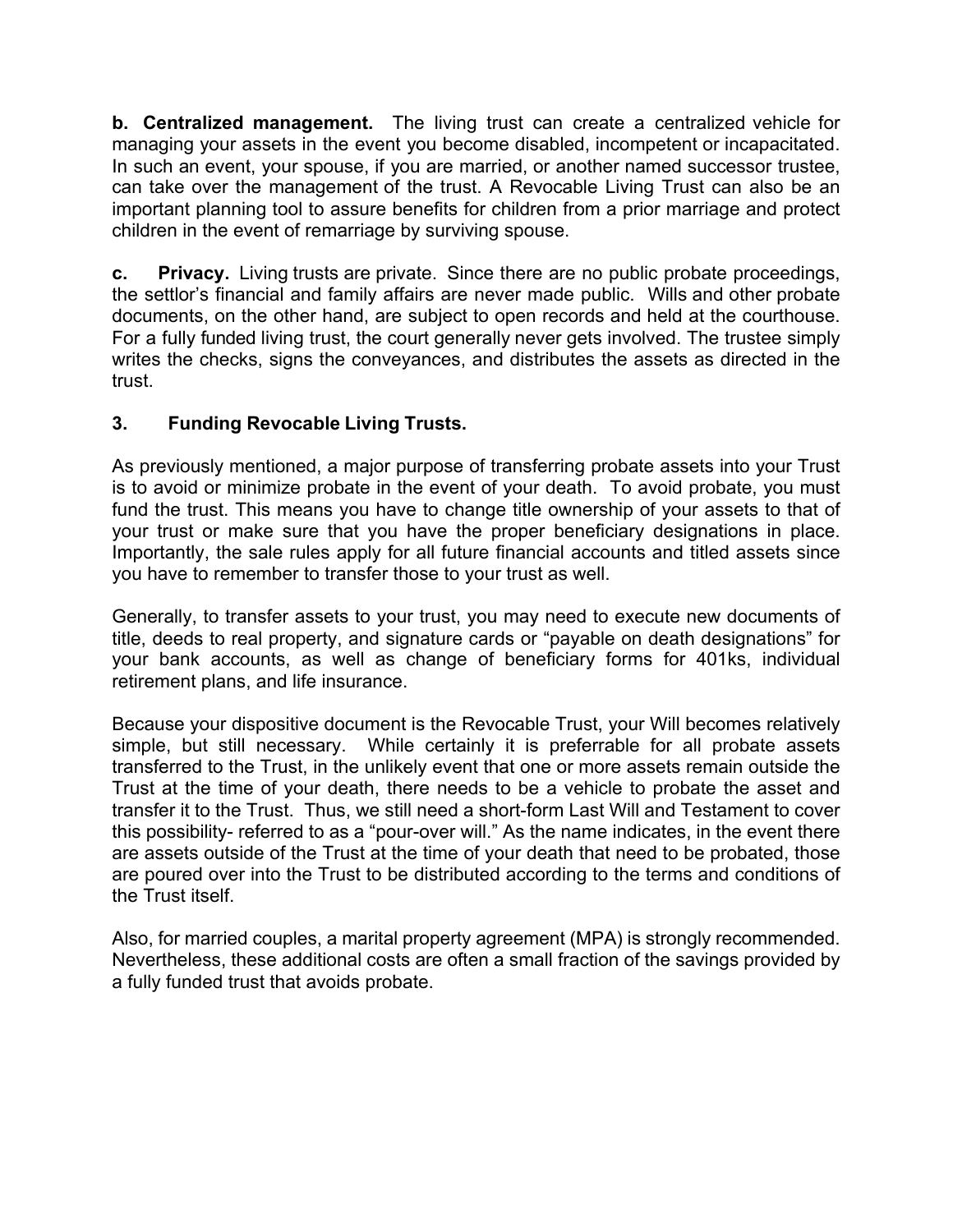## **C. Marital Property Agreements ("MPA's").**

An estate planning oriented MPA does not apply (unless requested) to the division of assets in the event of divorce. Rather, its main purposes are to provide legal certainty with respect to the classification of assets at death, to help equalize estates for those clients doing estate tax planning, minimize capital gains taxes and provide for the nonprobate transfer of assets to your trust. If you want to control how your property is classified during life, at death, and/or in the event of a divorce, you most likely will need an MPA. They can save a tremendous amount of time and expense in the event a classification dispute arises in the probate court or the I.R.S. Classifying assets as marital property can also provide very significant capital gains tax savings.

# **D. Durable Power of Attorney ("DPOA").**

How will your assets be managed if you become temporarily or permanently disabled, incapacitated, or incompetent? Many people address this problem by executing a DPOA. In a DPOA you appoint one or more individuals or "agents," often a spouse, relative, or close friend, to act as your agent to manage your assets. The document can be structured to become effective immediately or only in the event of mental disability, incapacity, or incompetency. Absent this document, you often have to go through an expensive guardianship hearing (a trial in certain cases) to have a guardian appointed to manage your property. By using this document, you get to decide in advance who will be managing your property and, in most cases, avoid a guardianship hearing. Further, you can expressly control what powers you give to your agent.

## **E. Health Care Power of Attorney ("HCPOA").**

If you become mentally incapacitated, you can no longer make your own health care decisions. With a HCPOA, you nominate an agent to make health care decisions for you in the event of such incapacity. The agent typically has broad discretion to make decisions for you. Under Wisconsin law, you have to indicate specifically if you authorize your health care agent to place you into a nursing home or community based residential facility for long term stays, whether your agent is authorized to withdraw a feeding tube and whether your agent can make health care decisions for you if you are pregnant. You can also add additional wishes or restrictions. Further, you can use this document to make anatomical gifts.

Without a HCPOA, many people have to go through a guardianship proceeding in which the court is asked to appoint a guardian to make your health care decisions for you. That individual may not be your person of choice and may be unfamiliar with your personal views regarding health treatment. Further, the procedure is time-consuming and expensive.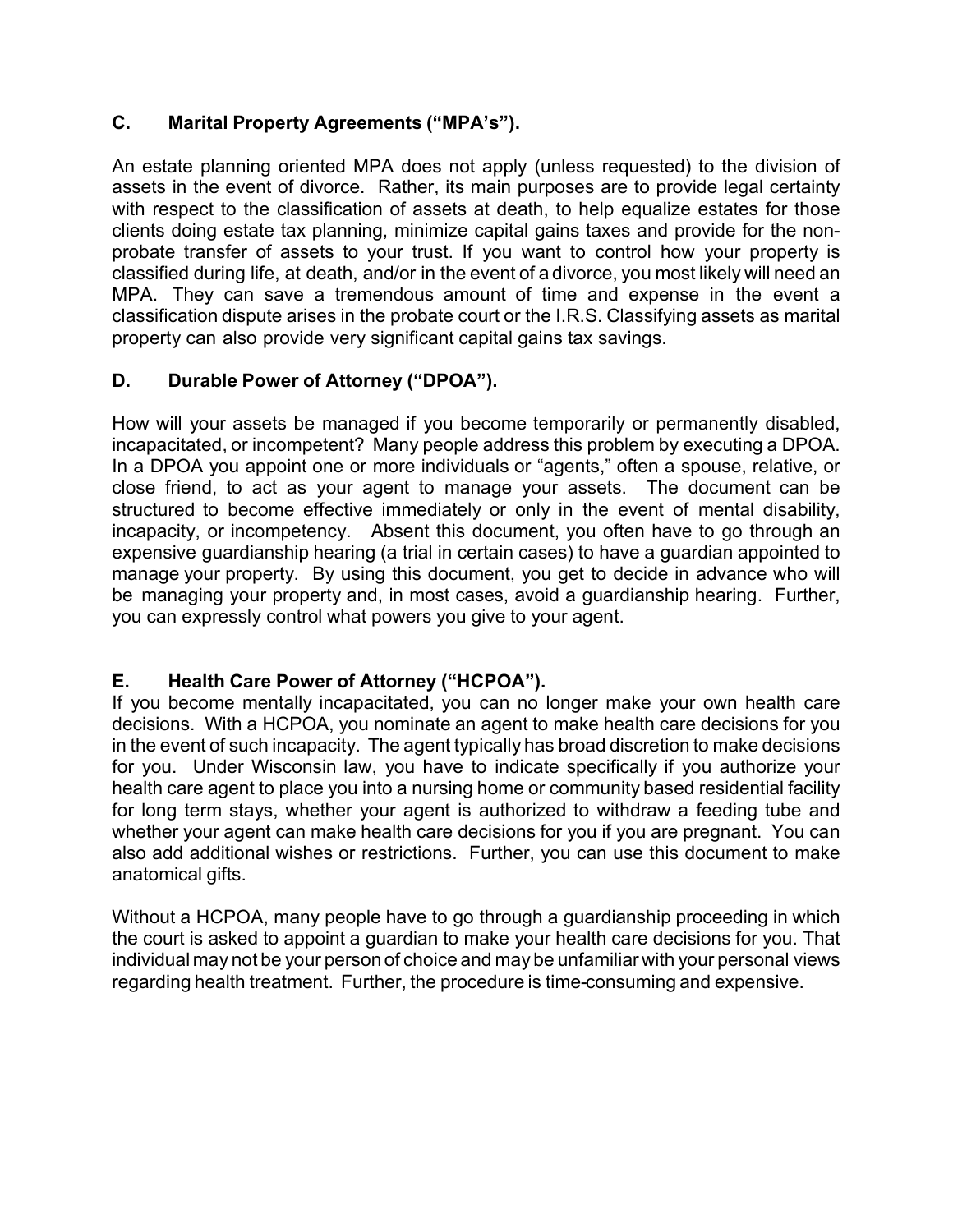## **F. Declaration to Physicians/Living Will.**

In general terms, the Living Will provides a written statement of your health care wishes regarding the use or withdrawal of health care under certain conditions. It is important to note that the HCPOA provides much more discretion to your health care agent and therefore is much more flexible than the Living Will which typically directs physicians to do "this" or "that" under certain conditions.

## **IV. COMMON ESTATE PLANS**

It's impossible to describe all the different types of estate plans because of everyone's unique circumstances. However, we have found the following types of plans tend to be the most common. The details within each plan can vary greatly depending on your needs and goals.

- **A. "Essentials Plan"**
	- 1. **Will** (with trust for children and guardianship provisions if applicable).
	- 2. **Durable Power of Attorney.**
	- 3. **Power of Attorney for Health Care** and **Living Will**
- **B. " Foundation Plan"**
	- 1. **Revocable Living Trust (joint for married couples).** For married couples, this typically contains an ongoing revocable living trust for the surviving spouse. Often a subtrust is included for children and/or grandchildren at the surviving spouse's death.
	- 2. **Pour-Over Wills.** These are used to distribute probate assets to the trust if all such assets were not transferred into the trust.
	- 3. **Durable Power of Attorney.**
	- 4. **Health Care Power of Attorney** and **Living Will**.
	- 5. **Marital Property Agreement.**
	- 6. **Trust Funding Documents.** To transfer assets into the trust, including deeds and various assignments.
- **C. "Legacy Plan"**
	- **1. Revocable Living Trust (joint for married couples).** For married couples, this typically contains a credit shelter trust and on ongoing survivor's trust (which is simply an ongoing revocable living trust for the surviving spouse). Often a subtrust is included for children and/or grandchildren at the surviving spouse's death.
	- **2. Pour-Over Wills.**
	- **3. Durable Power of Attorney**
	- **4. Health Care Power of Attorney** and **Living Will**.
	- **5. Marital Property Agreement.**
	- **6. Trust Funding Documents.**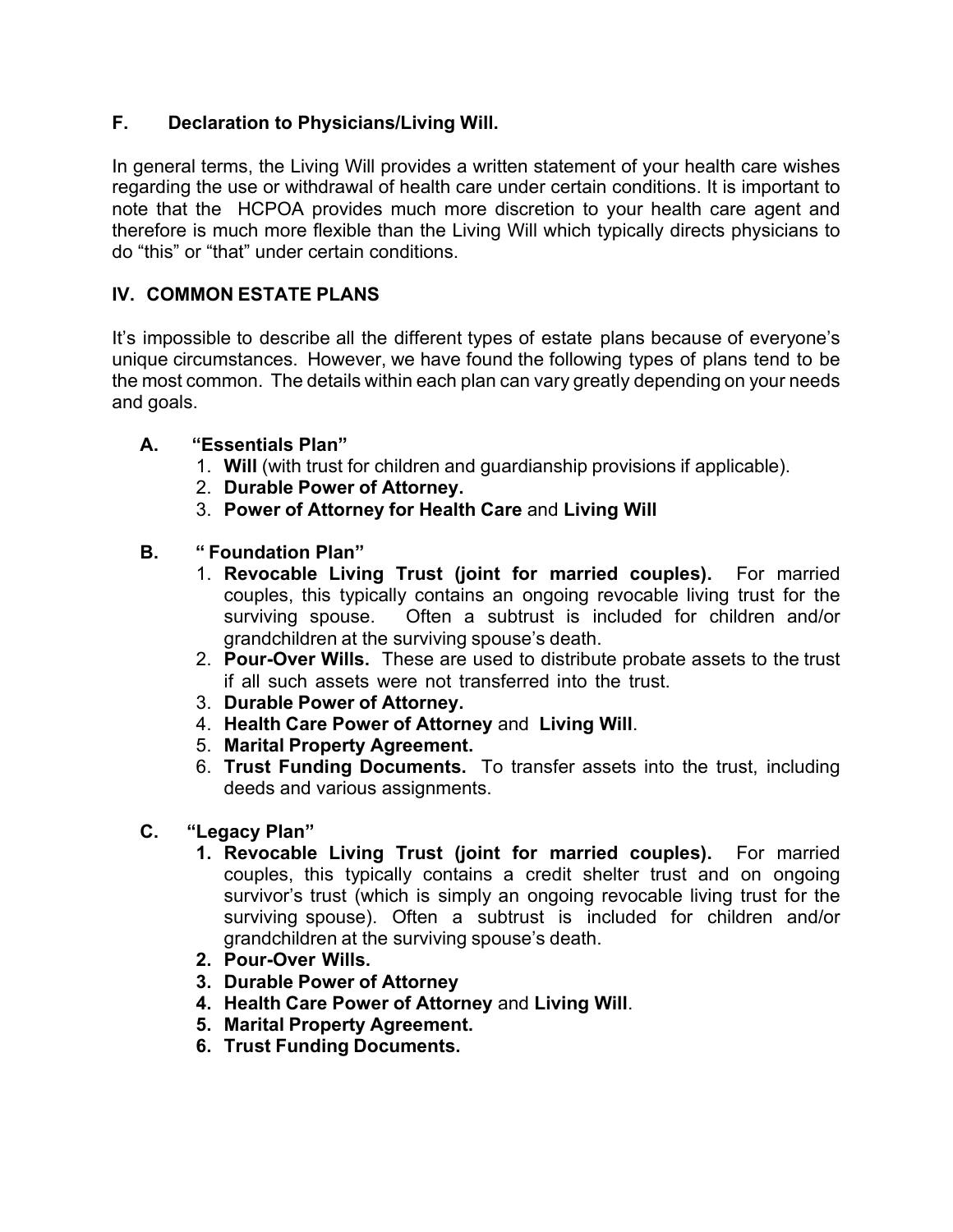#### **V. WHAT TO CONSIDER BEFORE YOU MEET WITH AN ATTORNEY TO DISCUSS YOUR ESTATE PLAN?**

- A. A complete list of your assets, including how you have titled the assets and beneficiary designations. The attorney will want to make sure that the titling of your assets is clear and is according to your wishes.
- B. It is important to review all of your beneficiary designations to make sure they "fit" and "aligned" with your entire estate plan and provide advice regarding the proper language. How you make your beneficiary designations can also impact income tax planning and creditor claims.
- C. The names of the people who you wish to appoint to handle the various roles in your estate plan, such as who you want to be your personal representative or successor trustee, your financial agent, and your health care agent. If you plan to leave any assets to minor children, you'll also want to name a trustee for the children's Trust.

It is extremely helpful to name a primary person for each role, plus one or two alternates.

- D. A list of concerns that you want to discuss. If your family situation involves complex matters such as planning for a disabled family member, creating a trust for a family member with an addiction or serious financial problems, or a plan to disinherit someone, be sure to raise those issues during your initial meeting with your attorney. Addressing those types of issues can have an effect on many aspects of your plan and would be difficult to address after your plan is selected and the drafting work has commenced.
- E. If there are younger beneficiaries, you may want to delay outright distributions and create a trust for their benefit instead. During the time the beneficiary is "growing up", your Trustee can use their funds for their health, education, maintenance, and support . This allows for the money to be used if the Trustee decides it is necessary while it keeps a young beneficiary from having unlimited access to money before they mature. Most people want beneficiaries to reach at least 25 years old before receiving full control of their assets. Some opt for older, some younger.

It is also common to want assets given to beneficiaries in more than one chunk. For example, they could receive 1/3rd when they turn 25, then 2/3rd of the remainder when they turn 30, then the rest at 35. This may give the beneficiary a chance to learn some life lessons at the first distribution, and they may not make the same mistakes at their next distribution.